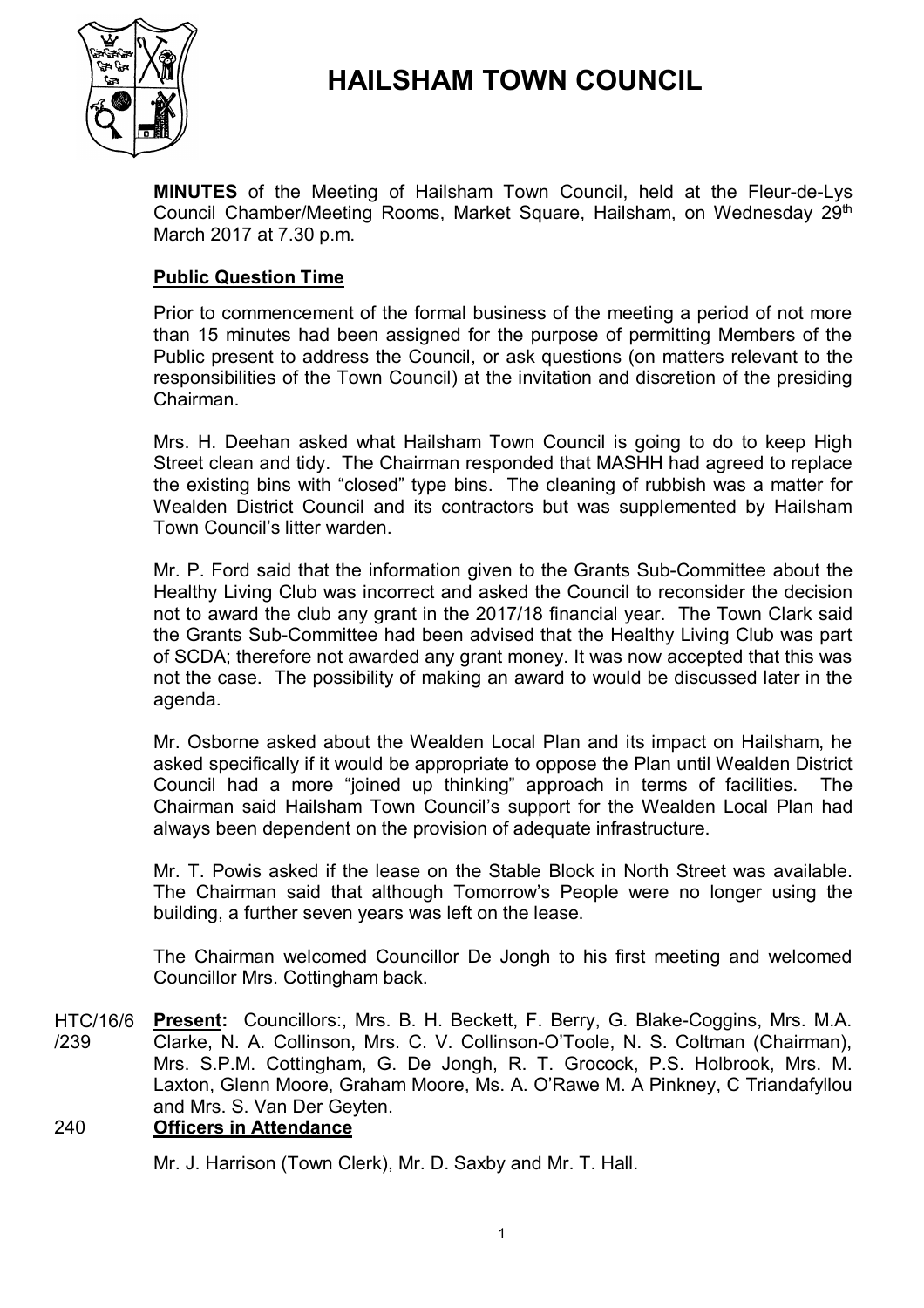## 241 **Apologies for Absence:**

Apologies were received and accepted from Councillors Mrs. M. Burt, Mrs. L. Collinson, Mrs. B. Holbrook, J. Puttick and A. Willis.

## 242 **Declarations of Interest**

Councillors N. Collinson and Mrs. Laxton declared an interest in agenda item 4 – Hailsham Active as they sit on the Steering Group.

## 243 **Hailsham Active**

Mr. S. Wennington thanked the Council for the award for the award of a grant of £4,000 towards the improvement of the football pitches at the Maurice Thornton Playing Field.

# 244 **Confirmation of Minutes**

**RESOLVED** that the Minutes and Reports of the meeting of Hailsham Town Council held on 25<sup>th</sup> January 2017 (Ref HTC/16/5/212-238), as printed and circulated, may be taken as read, confirmed as a correct record, and signed by the Chairman.

# 245 **Committee Reports**

**RESOLVED** to receive and note the minutes from the following Committee minutes**.**

A. Communities Committee Meetings (6<sup>th</sup> February and 6<sup>th</sup> March 2017).

B. Planning & Development Committee Meetings (31<sup>st</sup> January, 21<sup>st</sup> February and 14<sup>th</sup> March 2017).

C. Strategic Projects Committee Meeting (22nd February 2017).

D. Finance, Budget and Resources Committee Meeting (8<sup>th</sup> February 2017).

# **Committee Recommendations**

#### 246 Communities Committee: 6<sup>th</sup> February 2017 - Extra Event Proposed

RESOLVED that a sum of £1,000 is allocated from the Communities Committee budget is allocated to the Hailsham Lions to support the Hailsham Get Active day on Sunday 23rd July on Western Road Recreation Ground.

Strategic Projects Committee: 22nd February 2017 – Common Pond Pathway

- 247.1 **RESOLVED** that the repairs to the pathway between Bellbanks Road and Archery Walk are approved in principle, subject to the obtaining of a third quotation. Funding for the work to the pathway will be taken from capital receipts from the sale of land for public open space, up to a maximum cost of £10,500; and subject to the path being wide enough for two buggies to pass.
- 247.2 Councillor Mrs. Laxton asked for her opposition to the proposal to be recorded.

Finance, Budget and Resources Committee:  $8<sup>th</sup>$  February 2017 – Annual Grants 2017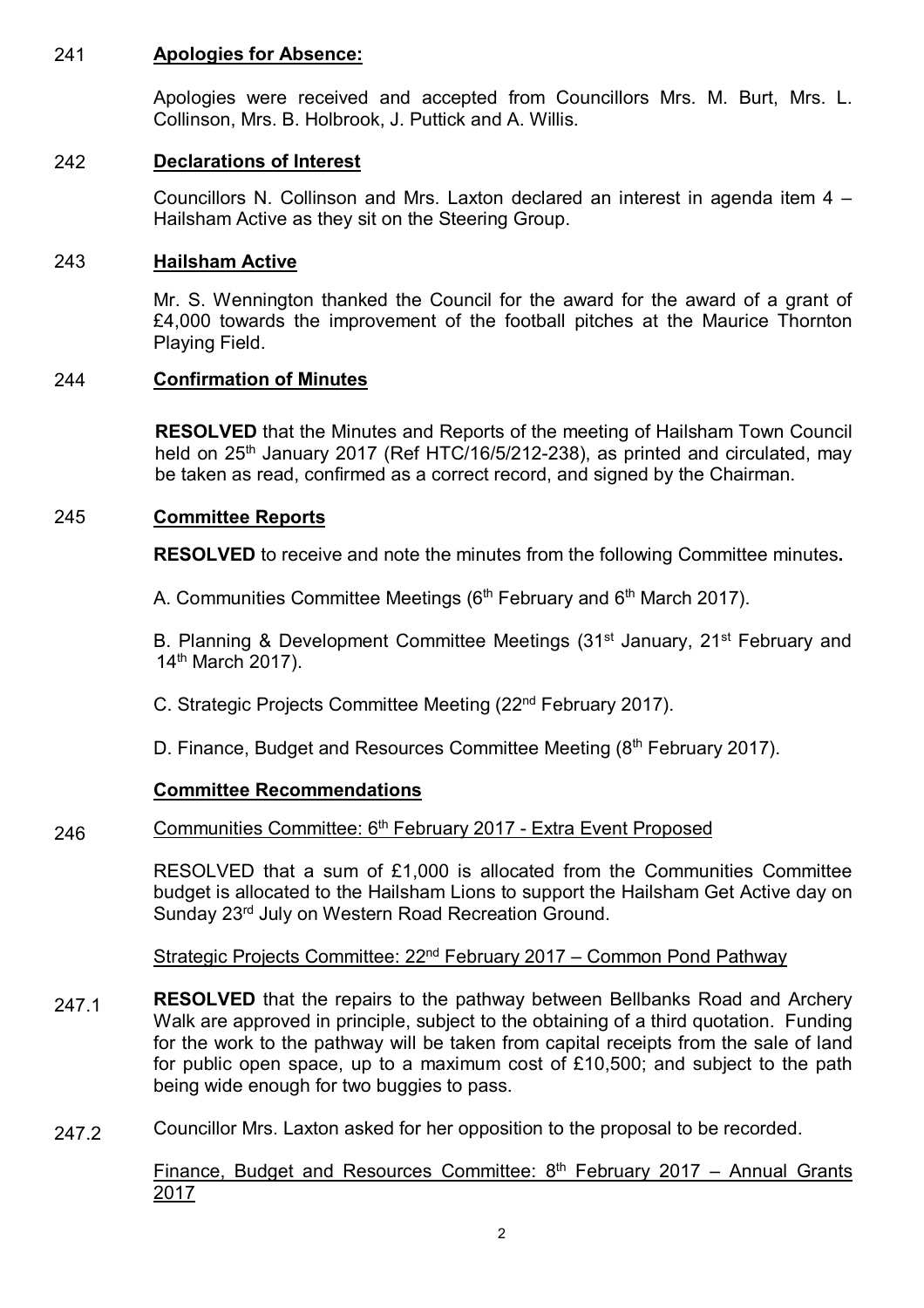248.1 Councillor Berry declared an interest in this agenda item as he voluntarily donates money to the Citizens' Advice Bureau.

It was advised that 2 ongoing grants are set with the precept as follows:

Hailsham Old Pavilion Ltd - £3,000.00 Citizen Advice Bureau ( Hailsham ) - £13,287.00

These grants are a result of a previous resolution by Hailsham Town Council and are ongoing.

- 249.2 **RESOLVED** that these two grants items be reviewed when the FBR committee look at the 2018-19 budget.
- 249.3 **RESOLVED** that the FBR Committee recommend that the council award or not award the following community organisation annual grants. Reasons for not awarding are noted for each organisations:

Diplocks Trust - Does not meet the criteria as it's not a project.

Bonfire Society – Awarded £1,000.00

Royal Air Forces Assoc. (Hailsham) – Does not meet the criteria as it's not for a particular project.

Hailsham Active – Awarded £2,000.00 however this covers the applications from Hailsham Cricket Club, Hailsham Tennis Club and Hailsham Bowling Club

Hailsham & District Footpaths Associations – Don't qualify under the grant criteria.

Friends of Demelza - Awarded £200.00

HOPS - Does not met the criteria as it's not for a particular project.

Cuckmere Flood Forum – not met the criteria as it's not for a particular project.

1<sup>st</sup> Hellingly Scouts – As it's based in Hellingly it does not met the criteria of the grants process.

Wealden Writers – Does not met the criteria as it's not for a particular project.

Hailsham Horticultural Society – Awarded £200.00

Environment Hailsham – Awarded £4,000 with the caveat that the association becomes more self sufficient and self funded.

Eastbourne & Community First Responders – Does not meet the grants criteria as out of the Hailsham area.

NOW! Charity Group Ltd – Awarded £750.00

Hailsham Parish Church – Cannot align to one religious group.

Hailsham Healthy Living Committee – Part of another Association requesting a grant. No Grant awarded.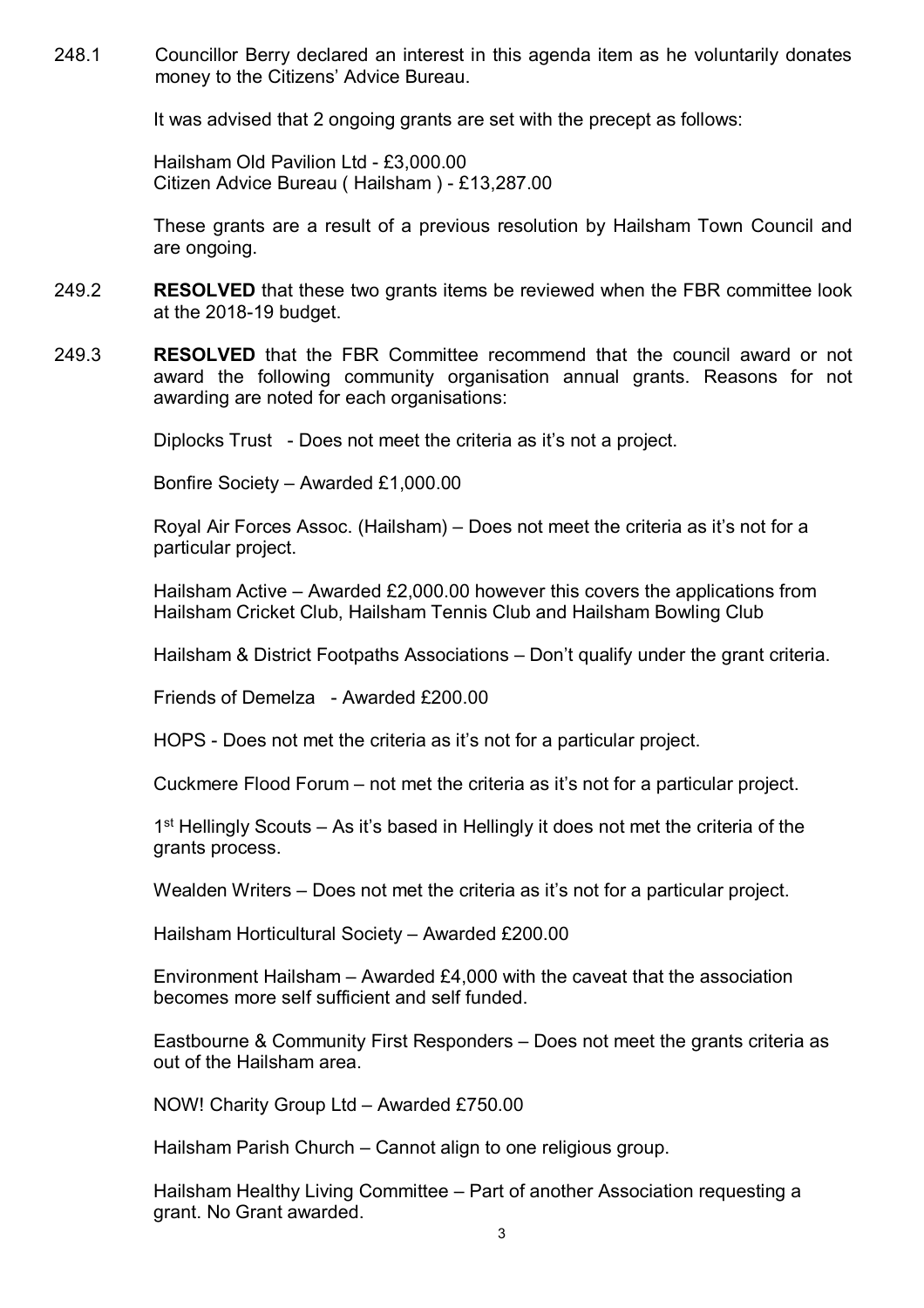249 ATC Squadron – Awarded £500.00

Hailsham Foodbank – Awarded £250.00

East Sussex WRAS – Awarded £500.00

Sussex Community Dev. Ass SCDA - Awarded £552.00

Hailsham Choral Society – Awarded £250.00

- 249.4 **RESOLVED** to recommend that the Total of £10,202.00 to be awarded to the local community groups
- 249.5 **RESOLVED** to allocate the remaining fund of £298 to the Healthy Living Club.
- 249.6 Councillor Triandafyllou asked that his abstention from voting on this proposal be noted.

## 250 **Gleneagles Residents' Association**

Mr Potts of Gleneagles Residents' Association addressed the meeting. He said he was looking for £500 to fund a technical report on road safety issues. East Sussex County Council would match fund.

Councillor N. Collinson said that this was a highways matter; therefore ESCC should meet any costs. A better solution would be for Hailsham Town Council to press for a roundabout at Hempstead Lane.

Councillor Mrs. Laxton said this was an exceptional situation and proposed that £500 should be made available from the Contingency Fund to pay for the feasibility study, as requested.

On being put to put to the vote the proposal that £500 should be made available from the Contingency Fund to pay for the feasibility study was defeated by 10 votes to 7.

Councillor Mrs. Vander Getyten requested that her abstention from voting be noted.

# 251 **Neighbourhood Plan Committee**

### **RESOLVED** to:

a) note the minutes of the Neighbourhood Plan Committee Meeting  $(19<sup>th</sup>$  January 2017)

b) approve the Neighbourhood Plan Committee's delegated authority up to the next Town Council meeting.

### 252 **Hailsham Area Action Plan**

**RESOLVED** to note the notes and accompanying documents from the Hailsham Area Action Plan meeting held on 14<sup>th</sup> March 2017.

# **Motion 159**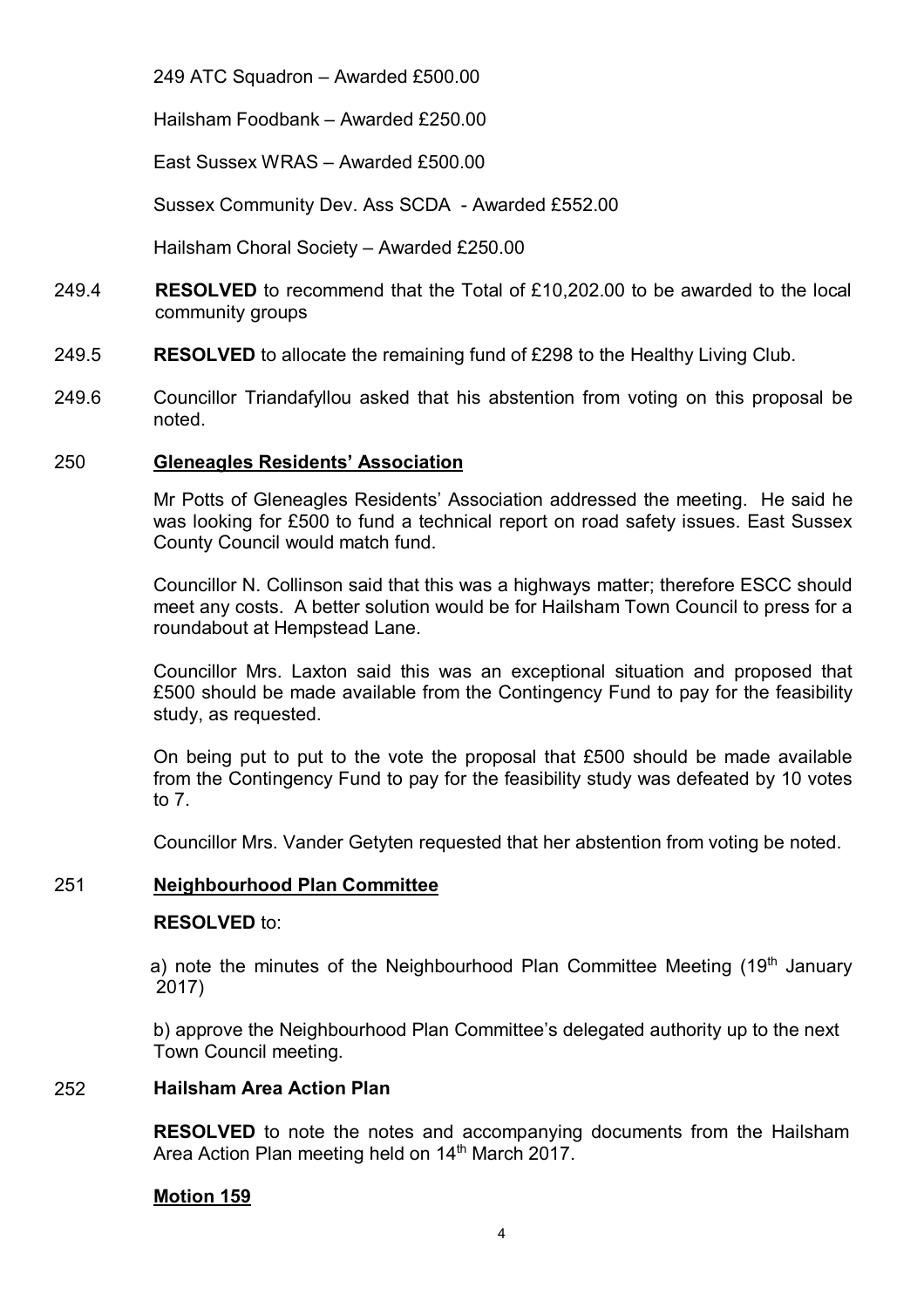253.1 To consider the following motion as submitted to the Town Clerk in accordance with Standing Order No. 2 by Councillor Glenn Moore who proposed:

> The Retail Sub-Committee of the Neighbourhood Planning Committee has identified the need for a replacement fit for purpose Town Council premises, incorporating a Civic Centre, to house our staff and the service provision of Hailsham Town Council. We propose that the Neighbourhood Planning Committee formulate a costed proposal for Full Council to consider.

The proposal was seconded by Councillor S. Van Der Geyten.

253.2 It was proposed, seconded and agreed to delete "Neighbourhood Planning Committee" in the last sentence and insert "Strategic Projects Committee"

The amended proposal was carried by 14 votes to 5.

- 253.3 **RESOLVED** that the Retail Sub-Committee of the Neighbourhood Planning Committee has identified the need for a replacement fit for purpose Town Council premises, incorporating a Civic Centre, to house our staff and the service provision of Hailsham Town Council. We propose that the Strategic Planning Committee formulate a costed proposal for Full Council to consider.
- 253.4 Councillors Berry, Blake-Coggins, Mrs. Clarke, P. Holbrook and Graham Moore asked that their opposition be recorded.

### **Motion 160**

254.1 To consider the following motion as submitted to the Town Clerk in accordance with Standing Order No. 2 by Councillor Glenn Moore who proposed:

> It is apparent since the website provider was appointed in 2015 that there has been no full review of the current provision. We recommend to council to give the current provider notice and tender for a local firm to manage the website and its updates for a competitive price.

The proposal was seconded by Councillor Mrs. Burt.

The proposal was carried by 16 votes to 0.

254.2 Councillors Berry, Blake-Coggins and P. Holbrook requested that their abstentions from voting be recorded.

### **Motion 161**

255 To consider the following motion as submitted to the Town Clerk in accordance with Standing Order No. 2 by Councillor Glenn Moore who proposed:

> The Triangle of land at the corner of South and Ersham Road is designated as a Village Green. I contend that this area could be better utilised for transport improvements. It is requested that the Town Council take urgent action to progress the matter through the legal process to de-register it as Village Green, so that we can assist our town in alleviating daily congestion at this multiple access junction.

The proposal was seconded by Councillor Mrs Laxton.